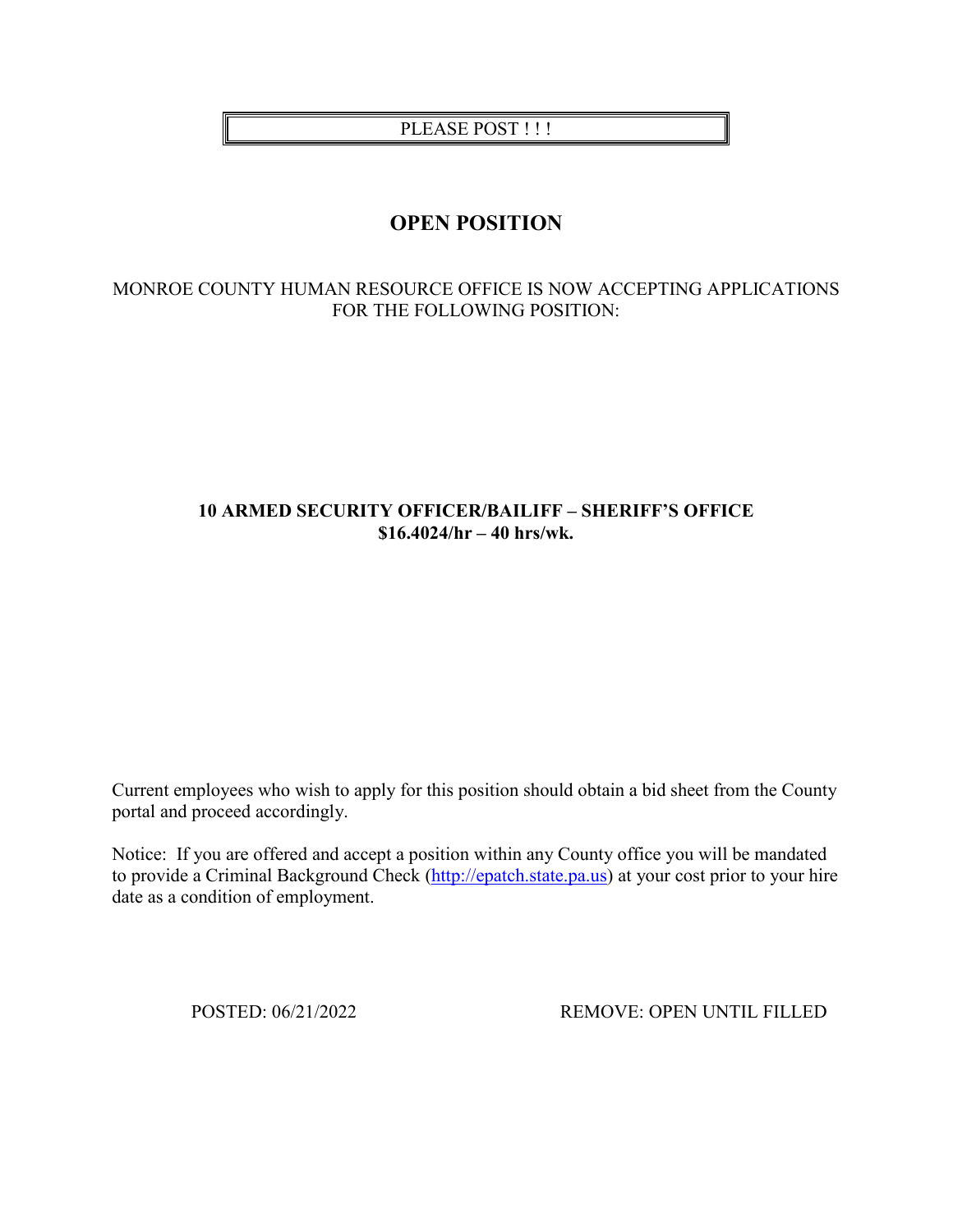# **MONROE COUNTY, PENNSYLVANIA CLASSIFICATION SPECIFICATION**

**CLASSIFICATION TITLE: ARMED SECURITY OFFICER/ BAILIFF**

## **PURPOSE OF CLASSIFICATION**

The purpose of this classification is to maintain security, safety, protection and order in the County court building and courtrooms.

### **ESSENTIAL FUNCTIONS**

**The following duties are normal for this position. These are not to be construed as exclusive or all-inclusive. Other duties may be required and assigned.**

Provides security in the court buildings and court rooms; observes and screens all persons entering the court building; operates metal detectors to detect, prohibit and seize any concealed weapons, restricted objects and/or contraband into the court building; confiscates any prohibited objects or materials; conducts daily security search of interior and exterior of premises. Engage any threat that is posed within the limits of the courthouse and apply appropriate level of force.

Serves as bailiff for court, as assigned; attends court sessions; ensures all court room activities are conducted in an orderly fashion and that persons in the court rooms behave appropriately; enforces policies and procedures to maintain court room security; provides instructions to jurors and other persons involved in court proceedings; and removes persons who become disruptive or threaten the safety of jurors, attorneys, witnesses, court officials or other persons in the court room.

Responds to emergency/high risk calls and non-emergency calls for service in the courthouse. Assists and/or escorts citizens around courthouse property.

Transports prisoners with Sheriff's Deputies to county jail, medical facilities, and mental institutions or elsewhere as appropriate. Ensures safety and security during transport.

Inspects courthouse while making rounds to ensure facility security; inspects locks, window bars, grills, doors and gates for tampering.

Preserves crime scenes in the courthouse until Sheriff's Deputies arrive.

Provides assistance and first aid to visitors of the courthouse and county employees.

Exchanges information with dispatchers, attorneys, court personnel, medical examiner, fire and EMT personnel, medical professionals and other departments and agencies; communicates effectively on law enforcement radio.

Prepares for and attends courtroom hearings and judicial proceedings; provides testimony as required.

Attends meetings, in-service training and Act 235 training as needed/required to maintain knowledge of departmental/county and state operations/guidelines.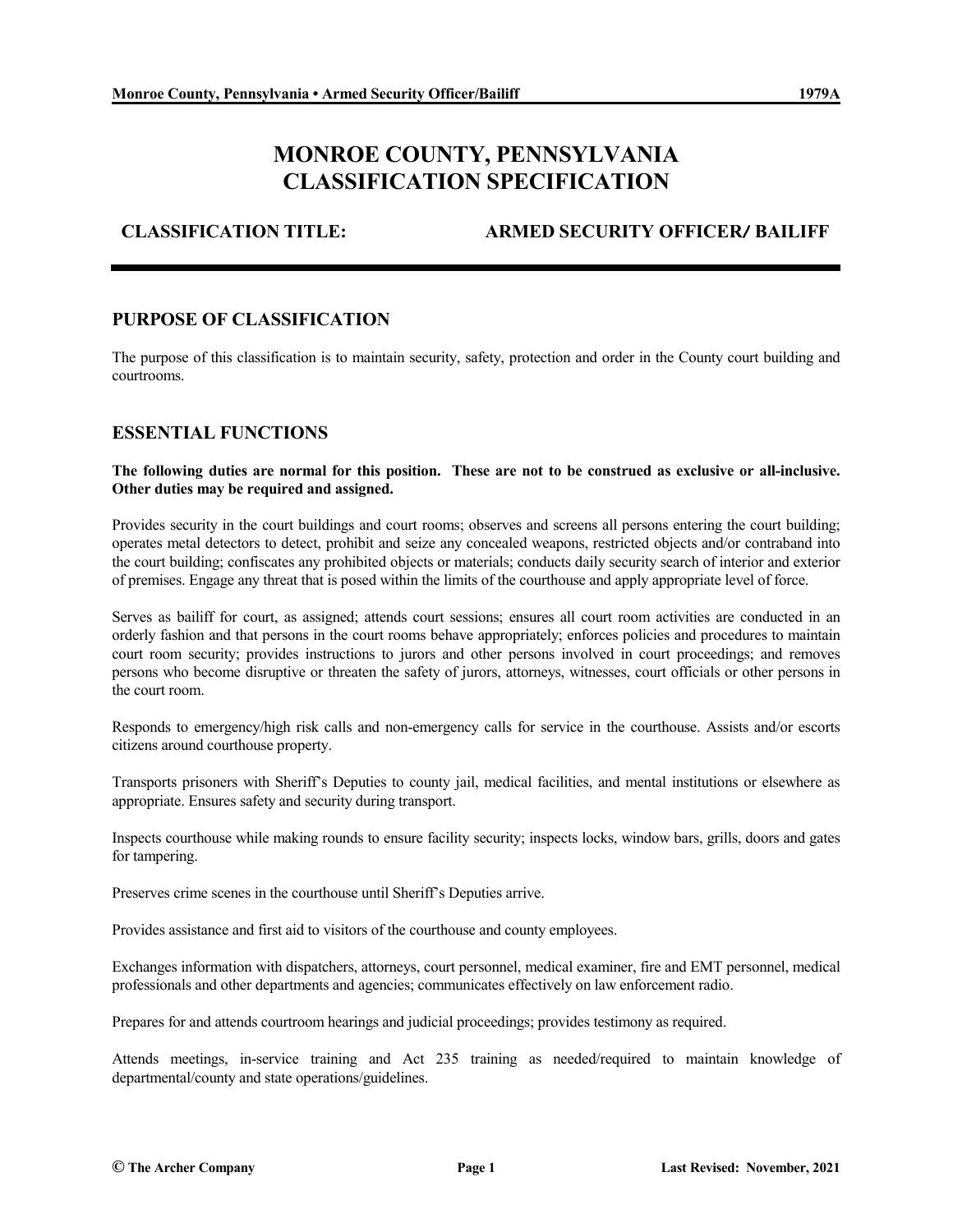Cooperates with federal, state, county and local law enforcement agencies and their officers or representatives when activities are related to investigations within county jurisdiction.

Assists Sheriff's Office Deputies with pat down searches of defendants and new commitments to the county correctional facility; assists Sheriff's Deputies with holding cell responsibilities.

Investigates criminal activity committed on Court grounds; arrests violators; issues citations; files police reports; gathers and processes evidence; assists with prosecution.

Provides information and assistance to persons entering the court building; directs visitors to appropriate staff and/or building locations; explains policies and procedures; and answers questions.

Assists court officials and personnel; assists with coordinating court operational activities; records court proceedings; disseminates legal documents to appropriate parties as requested; maintains daily operational logs and records; conducts records maintenance activities in compliance with guidelines governing record retention.

Maintains security equipment, such as panic alarms, metal detectors, security locks, radio equipment, etc.; conducts routine testing and calibration for equipment; washes and cleans equipment; monitors equipment operations to maintain efficiency and safety; reports faulty equipment for necessary maintenance work.

Prepares or completes various forms, reports, correspondence, incident reports, citations, work orders or other documents.

Receives various forms, reports, correspondence, tape recordings, citations, police bulletins, laws, ordinances, policies, procedures, manuals, directories, reference materials, or other documentation; reviews, completes, processes, forwards or retains as appropriate.

Communicates with supervisor, employees, other departments, officials, judges, lawyers, defendants, bonding agencies, law enforcement personnel, court personnel, the public, outside agencies, and other individuals as needed to coordinate work activities, review status of work, exchange information, or resolve problems.

Maintains a comprehensive, current knowledge and awareness of applicable laws, regulations, policies and procedures; maintains an awareness of new equipment, procedures, trends and advances in the profession; reads professional literature; maintains professional affiliations; participates in continuing education activities; attends shift meetings, workshops and seminars as appropriate

### **ADDITIONAL FUNCTIONS**

Performs various administrative tasks which may include typing, photocopying, faxing, shredding, and/or filing documents, receiving, stamping, and distributing mail/documents, maintaining office equipment, issue, order, and/or maintain inventory of supplies and/or equipment, and computer data retrieval.

Performs all other related duties as required.

#### **MINIMUM QUALIFICATIONS**

High school diploma or GED; supplemented by one (1) year of experience in security, law enforcement or related field; or any equivalent combination of education, training, and experience which provides the requisite knowledge, skills, and abilities for this job. Must possess and maintain a valid Pennsylvania driver's license. Must be 21 years of age. Must possess or be able to legally obtain/ possess an Act 235 certification (Act 120 certification acceptable).